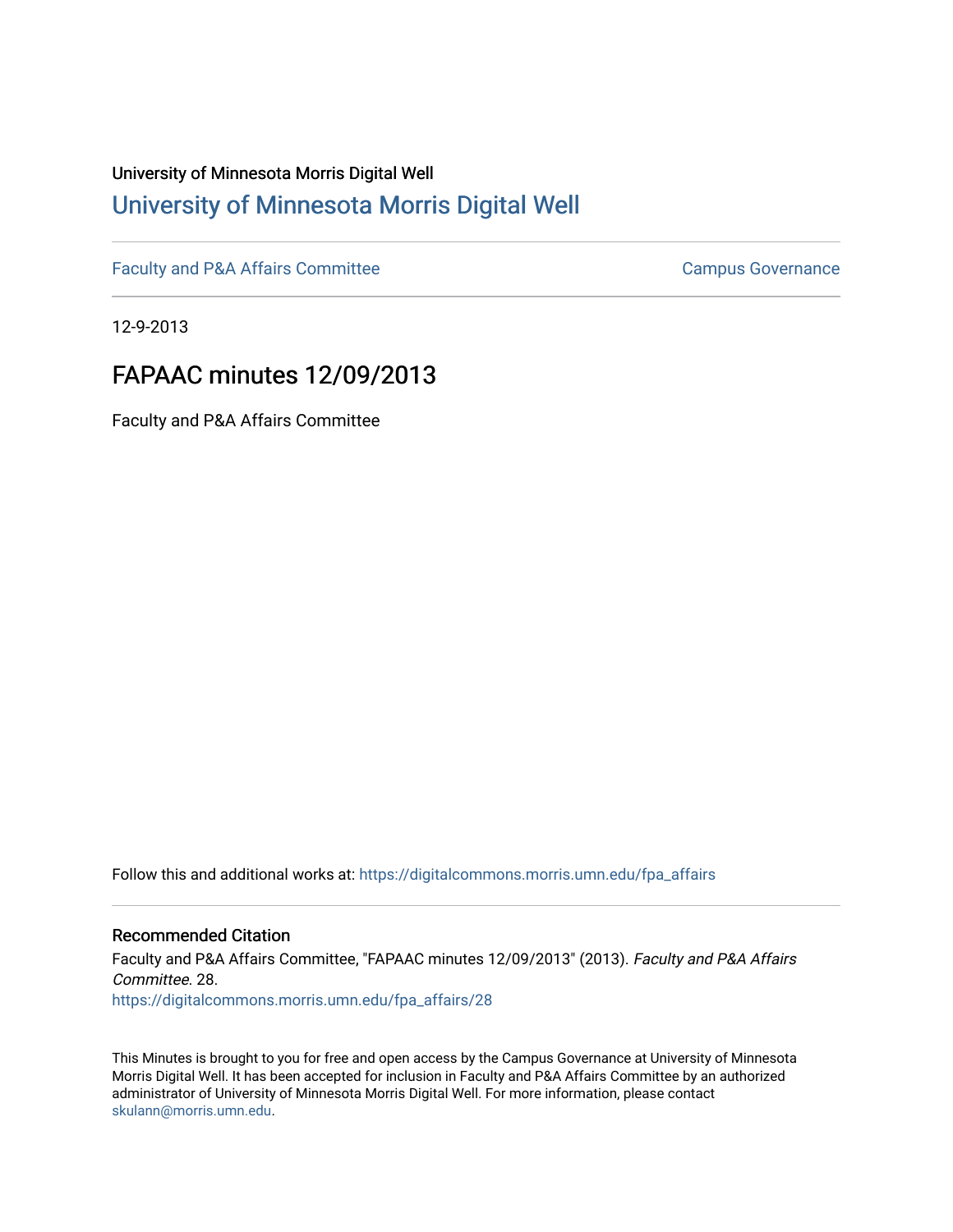## **Faculty and P&A Affairs Committee** Monday, December 9, 2013

Humanities 112 9 a.m.

*The following topics were discussed: Spring 2014 committee meeting day/time, follow up on faculty salary report, sabbatical supplement, and other business.*

Present: Vicki Graham, Roger Wareham, Tom Ladner, Dave Roberts, Peh Ng, Hannah Goemann, Kevin Stefanek, Sara Haugen, and Athena Kildegaard. Absent: Tom Johnson

Reviewed and approved committee minutes from November 18, 2013 with a motion from A Kildegarrd and seconded from V Graham.

**Spring 2014 committee meeting day/time:** The committee discussed when the next meeting should be held after break. R Wareham asked committee to send to him and copy J Quam each members schedule for spring semester if you are not on google calendar. We will notify committee once date and time are set for spring semester. Note: Meetings will take place from  $1:00 - 2:00$  pm in Humanities #112 on these dates 2/3, 2/24, 3/17, 4/7, 5/5/2014.

**Faulty salary report:** V Graham shared her process on shortening the salary report. She distributed copies to committee for discussion. Committee members asked R Wareham who receives the report? He responded that faculty and staff at UMM, the Chancellor, Provost office in the Twin Cities, and visitors to campus. The Chancellor adds report as an addendum to budget materials for campus compact request. We may need to take a further look at report to see which portions should be shared with different audiences. The committee discussed content of report, tables, and length. V Graham suggested other members review her suggested changes and revisions. R Wareham, T Ladner and V Graham will meet for final review and report back to committee at the next meeting.

**Sabbatical Supplement memo:** D Roberts, K Stefanek and A Kildegaard met and composed a memo representing recommendations regarding sabbatical supplements and shared with committee. The committee discussed the memo and recommendations as well as a desire to insure faculty views were somehow gauged before final recommendations were made. The subcommittee will continue to work on this issue

**Other business:** The OIT focus group from last week did not take place due to weather conditions. Jim Hall, UMM Computing Services, hopes it will be rescheduled at a later date.

V Graham met with the English discipline and reported to committee a few questions they had. They asked if there is a way to provide some perks to faculty that are not salary related, such as providing free parking or support toward an RFC membership. We will discuss this further at another meeting for any other morale boosting suggestions. A brief discussion on RFC membership which in prior years the Chancellor supported part of the cost. Currently, the UPlan Wellness program enables you to accumulate points from participation in programs for a reduced rate.

J Quam will update at next meeting what the contribution amount from the Chancellor was for the RFC membership.